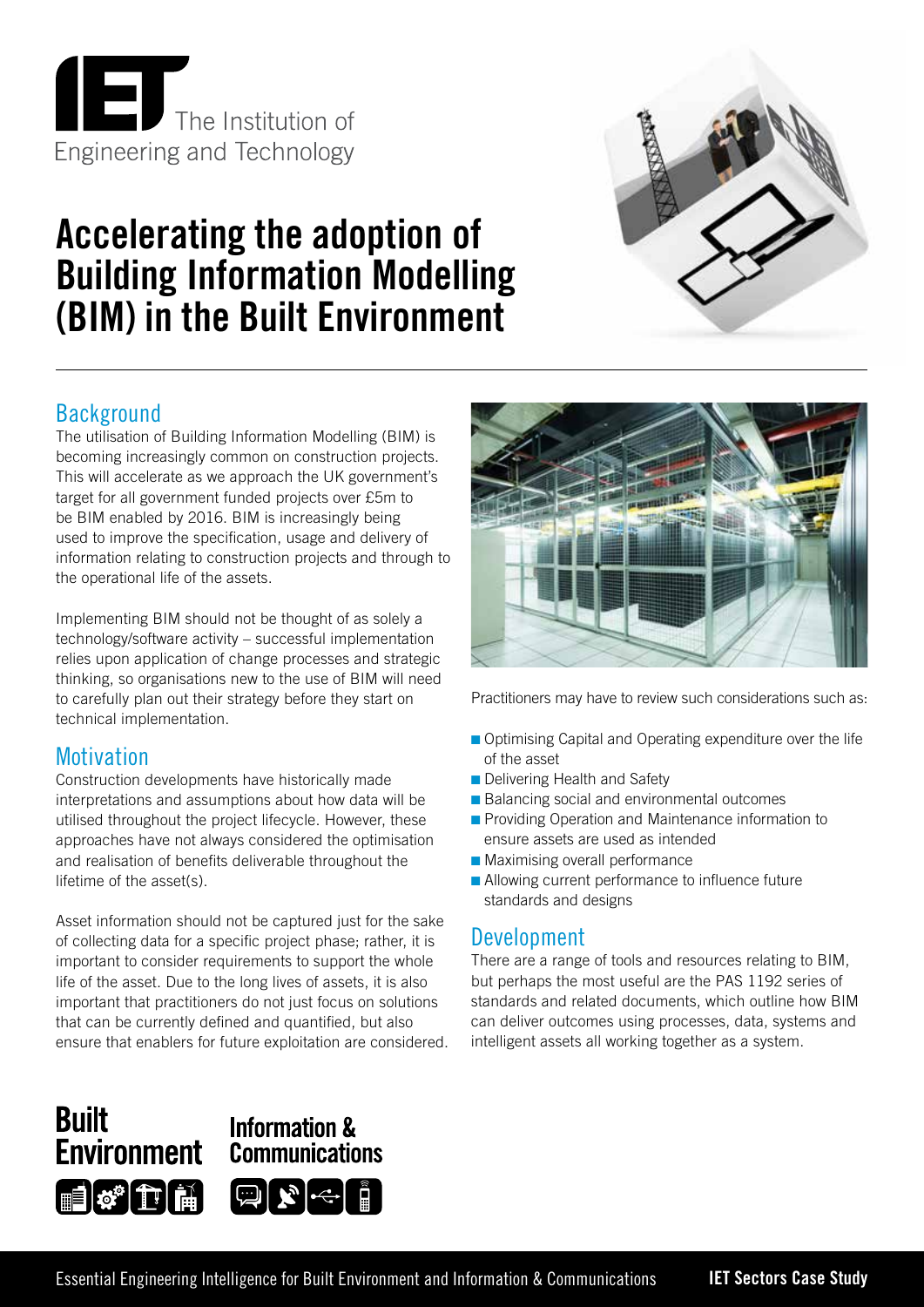









*Digital data for BIM*

BIM is not just about software or analytics – processes, governance and interaction are key to all stakeholders BIM is a mind-set and not a toolset. Engaging with operators and end users is pivotal in these aspects, as Asset Information Requirements will need to support long term asset management objectives.

When implementing BIM solutions there are many considerations that need to be taken into account and numerous stakeholders to engage in order to ensure that the outcome delivers what the client requires and that the approach taken is both efficient and effective.



Implementation could include progressive adoption to reduce the overall project risk and allow practitioners to develop their knowledge and competence further.

BIM is also a key part of asset management in the built environment. The application of the ISO 55000 Asset Management standard uses this information through alignment with organisational strategies and to support optimisation of asset management systems.

#### Results:

BIM approaches are increasing in maturity – however, barriers to adoption often include resistance to organisational change. Whilst the costs of adoption may seem high, the forecast sustained savings of 15-20% of construction costs should provide a good incentive to asset owners to implement BIM methodologies which, in turn, will support future reductions in lifecycle costs. For more traditional Design & Build contracts where construction is the primary focus, failure to provide timely and good quality information can have a detrimental effect on future asset management activities.

To achieve optimal outcomes in the application of BIM, organisations should be clear about their Asset Information Requirements and how they support the overall Organisational Information Requirements. These should be defined to a level that supports consistent acquisition, storage and usage of information, with considerations including:

Illustration of BIM stages and key stakeholders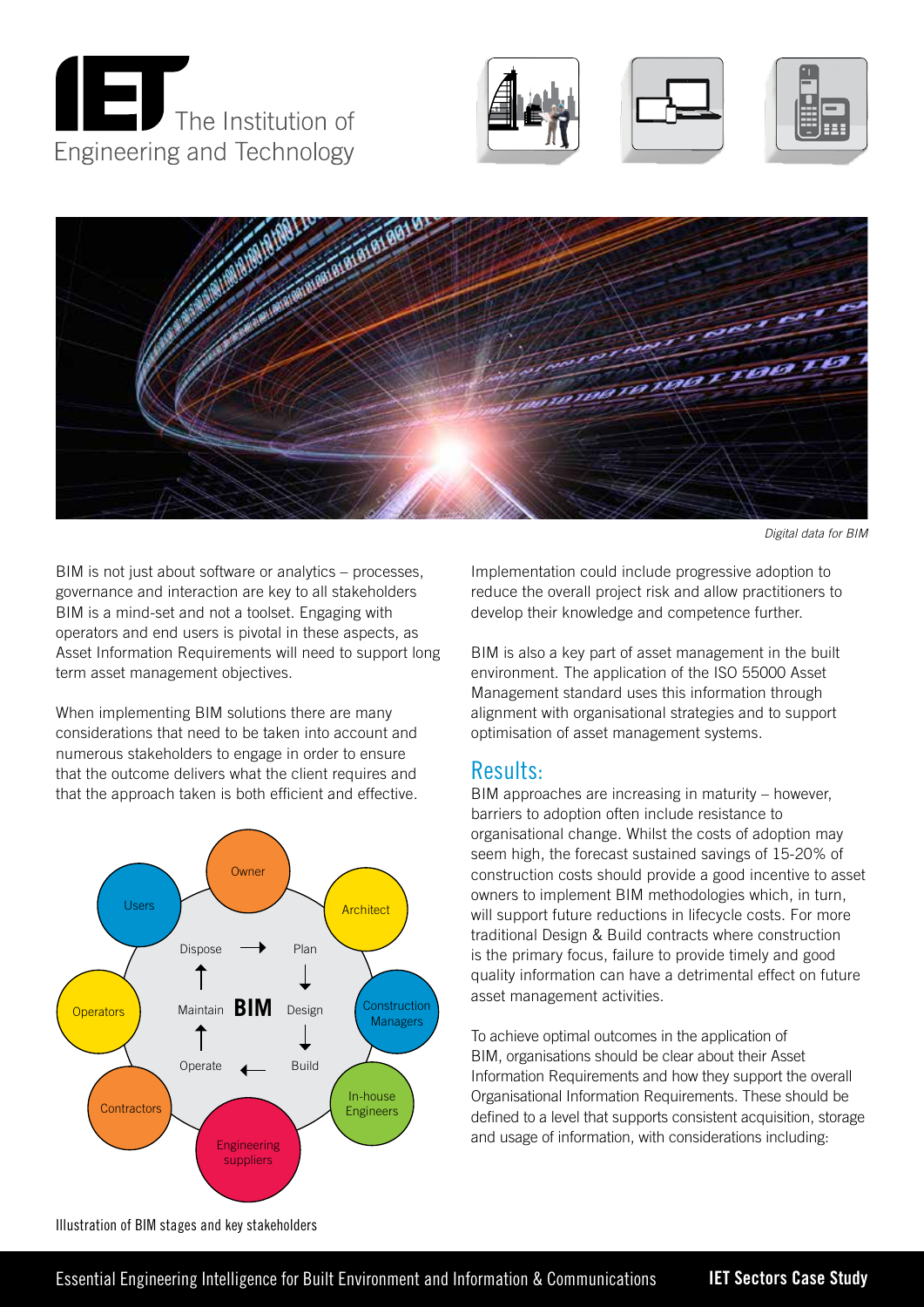







- $\blacksquare$  how suppliers are able to interface information?
- $\blacksquare$  how information will be supplied?
- $\blacksquare$  how configuration control will be managed?

It should be recognised that existing information will not be 'perfect', therefore, organisations and solutions have to be both aware of actual data quality and include appropriate controls based upon that assessed quality.

BIM approaches bring greater volumes and sophistication of data together into one place, with a wider range of potential users, which increases the information security risks. The security of this information therefore needs to be addressed internally and externally:

- $\blacksquare$  internally for configuration control data and protection of supplier intellectual property; and
- **n** externally to reduce the risk of physical or cyber-attacks.

All of these issues have to be addressed by the practitioners to establish rationale, configure information control and access, and to assign appropriate system protocols.

#### Next steps:

The wider adoption of IoT approaches is a logical extension to BIM, but the consideration of short-term budgets and financial constraints need to be suitably balanced against potential long-term benefits.

During design and construction, it will be difficult to predict all of the required sensors and data storage to support both known and future unknown need. Financial approval processes should allow for potential future data uses, since the additional cost of including a few extra sensors and devices when equipment is installed will probably be minimal, they will certainly be a lot less than the cost of retrofitting sensors to existing equipment once 'clear purposes' have been identified. That said, it is important not to get carried away with fitting sensors etc. – it should be predictable what information and signals may be of use in future.

Adoption of BIM and IoT approaches also require effective interoperability of data. This includes considering the means of communication and security then ensuring that the meaning of data in different systems can be correctly utilised.



*Government deadline to enable BIM by 2016*